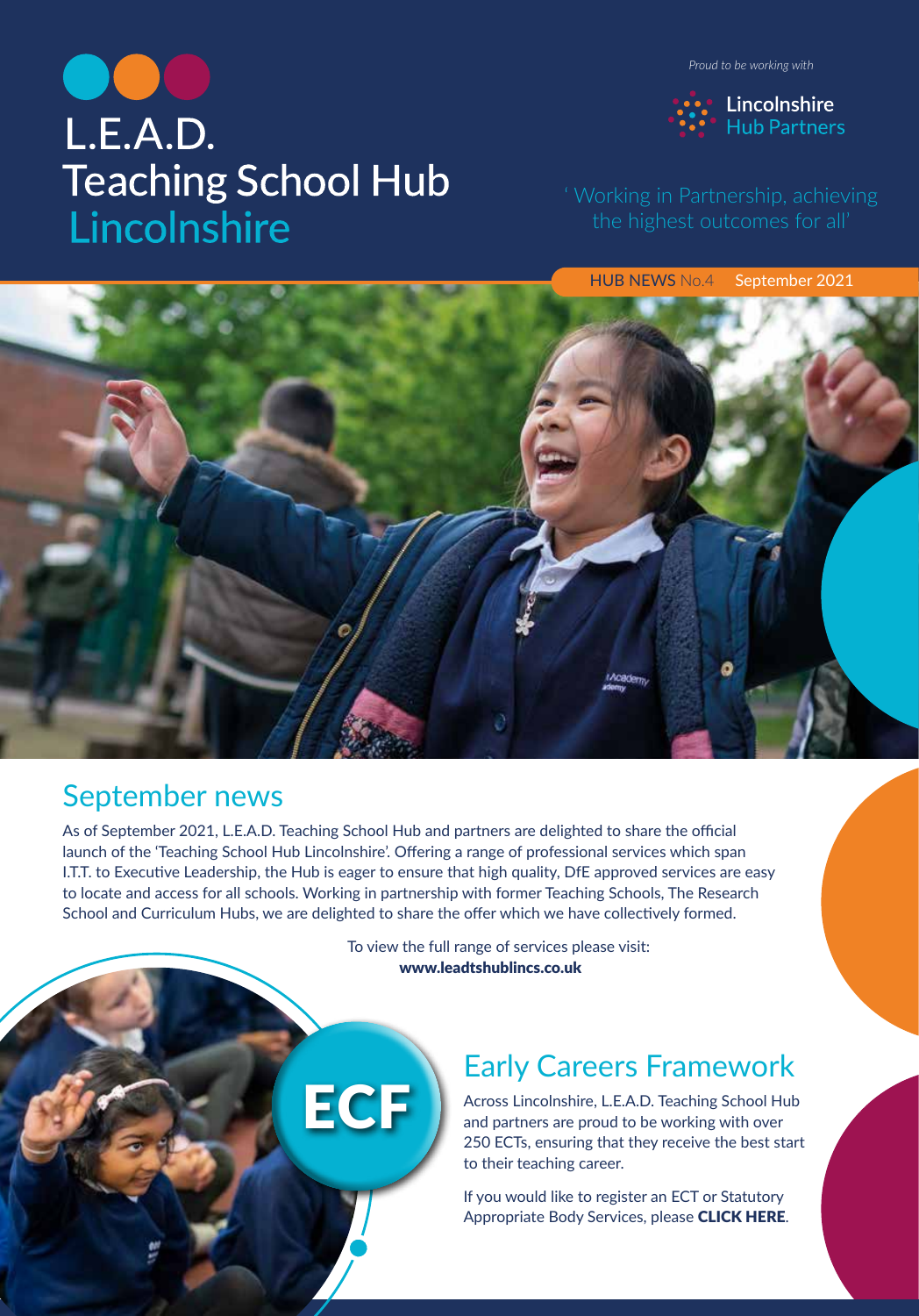# NPQ Programmes

L.E.A.D. Teaching School Hub and Partners are excited to be delivering the new suite of NPQs across Lincolnshire. To find out more about each programme we are hosting free information sessions online. Please **CLICK HERE** to book a place and to find out more.

# [NPQ Ready Events](https://www.leadtshublincs.co.uk/page/?title=NPQ+Programmes&pid=23)

Join us to find out more about the upcoming NPQ Programmes in Lincolnshire.

#### Dates and Times:

**Wednesday 22nd September** 8am-8.45am **Wednesday 29th September** 12pm-12.45pm **Monday 4th October** 12pm-12.45pm **Monday 11th October** 4pm- 4.45pm **Tuesday 19th October** 8am-8.45am

**Developing leaders and teachers to make a positive difference for Lincolnshire pupils**

#### www.leadtshublincs.co.uk

 $I$   $F$   $A$   $D$ Teaching School Hub Lincolnshire

Lincolnshire **Hub Partners** 

Education Development<br>Trust

Department for Education



NPC

### **CPD**

L.E.A.D. [Teaching School Hub is proud to be working with a range of partners, supporting](https://www.leadtshublincs.co.uk/page/?title=Curriculum+Hubs%2FCalendar&pid=39)  the delivery of CPD across Lincolnshire. Partners include DfE Curriculum Hubs and the Research School. Each Hub leads and supports specific aspects of the curriculum to enable schools to access the very best expertise and advice. Please **CLICK HERE** to find out more about each Hub, the expertise and their offer.